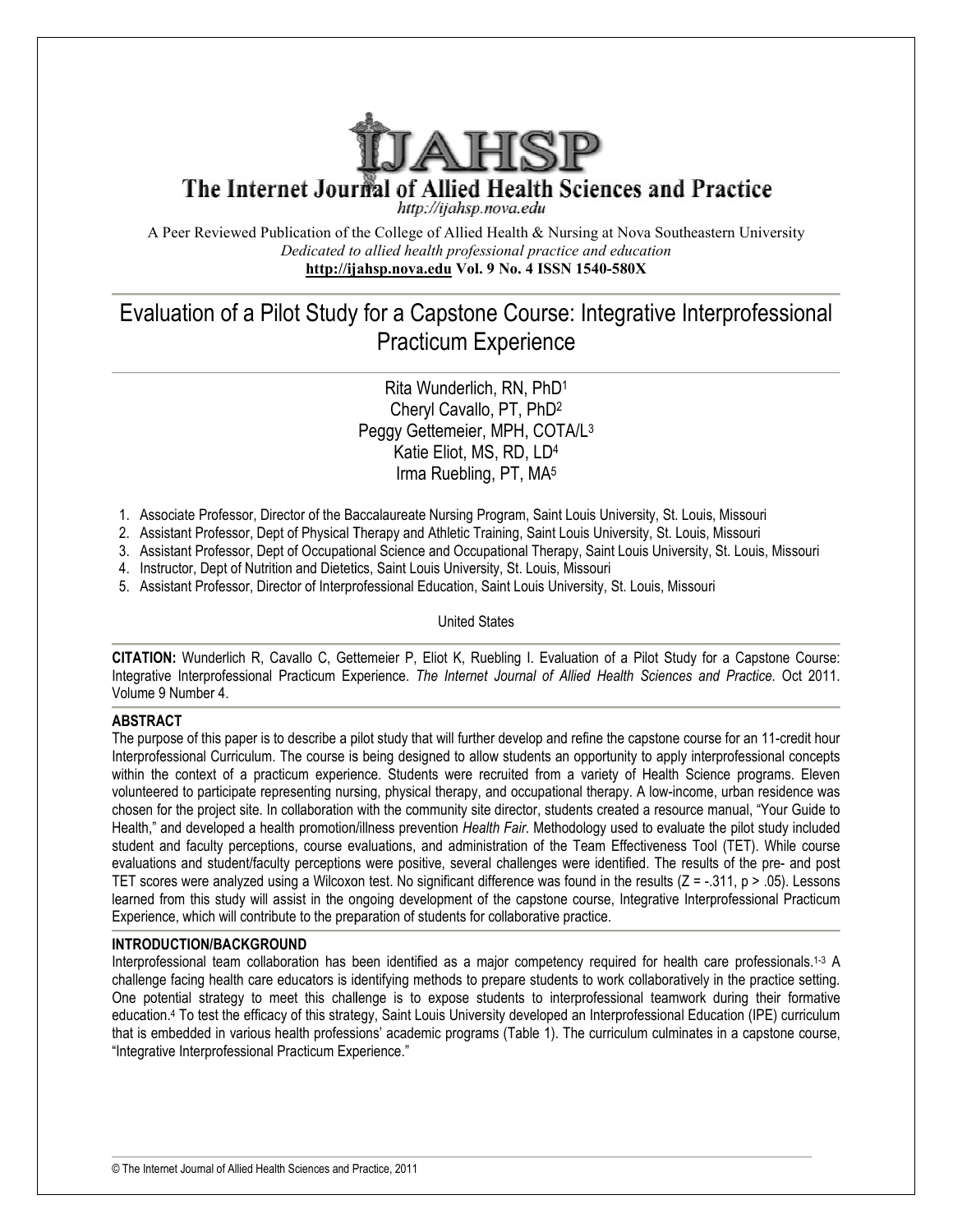| <b>Course Name</b>                                    | <b>Course Description</b>                                                                                                                                           | <b>Credit</b><br><b>Hours</b> |
|-------------------------------------------------------|---------------------------------------------------------------------------------------------------------------------------------------------------------------------|-------------------------------|
| Introduction to Interprofessional Health<br>Care      | The philosophical and theoretical foundations of<br>interprofessional health care are explored.                                                                     |                               |
| Health Care System and Health Promotion               | Explores the relationship between the health care system,<br>the health of the country, and current strategies for<br>improving health condition of the population. | 3                             |
| <b>Health Care Ethics</b>                             | Introduces students to the ethical issues confronting health<br>care practitioners.                                                                                 | 3                             |
| Evidence-Based Health Care                            | Examines the incorporation of evidence into health care<br>practice.                                                                                                | っ                             |
| Integrative Interprofessional Practicum<br>Experience | Provides the student with hands-on learning experience<br>focused on client system-centered care as members of an<br>interprofessional team.                        | 2                             |

The purpose of this report is to describe a pilot study that will further develop and refine the capstone course for the IPE curriculum. The capstone course as designed will provide students with a "hands-on" learning experience as a member of an interprofessional team within the context of a service-learning project. Teams will be assigned to a community setting to develop and implement a project to improve health outcomes in collaboration with a community agency. When implemented, the course will accommodate approximately 150 students per semester from Athletic Training, Clinical Laboratory Science, Medical Imaging and Radiation Therapeutics, Medicine, Nursing, Nutrition and Dietetics, Occupational Therapy, Physical Therapy, and Social Work.

## **LITERATURE REVIEW**

A review of the literature supports interprofessional learning opportunities as an effective way to increase insight into the role of other professions and apply interprofessional team skills.<sup>5-9</sup> For example, Kilminster, et al. found that interprofessional workshops helped improve communication skills and encouraged participants to ask other professionals for advice and opinions.<sup>8</sup> Ker, et al. created an interprofessional simulated ward environment for nurses and medical students that was perceived by both groups as promoting collaborative working and learning.10 Students had positive comments about the opportunity to 1) use their previously acquired clinical skills, 2) identify professional roles and contributions, and 3) socialize with a different professional group and communicate as a team.10 Horsburgh, et al. reported similar findings after conducting a two-day interprofessional program emphasizing patient safety and quality improvement in health care.<sup>11</sup>

Students experiencing interprofessional collaboration within the context of service learning are supported in the literature. Edwards and Smith reported on an undergraduate community-based interprofessional educational project in rural, underserved areas of Tennessee.<sup>6</sup> The community learning environment focused on team collaboration. Student outcomes included a 1) better understanding of each other's professional roles and contributions 2) strong support for early intensive clinically based learning, and 3) positive perception of community interaction. Similar findings were described by Waddell, et al in their service learning project involving home visits to a geriatric population by an interprofessional team of medical, nursing, and pharmacy students.<sup>12</sup>

Although there are positive outcomes reported in the literature about service learning interprofessional experiences, this educational approach is not without challenges. Taylor, et al. determined the primary challenge to this type of learning experience is scheduling.13 From a logistical perspective, it is difficult to find a common time when students from multiple disciplines can meet.14 Another challenge identified by Kapelus, et al. was that one semester was an insufficient amount of time to experience the health promotion continuum from needs assessment to project development and evaluation. In addition, student satisfaction was linked to the amount of time spent with their interprofessional team.<sup>7</sup>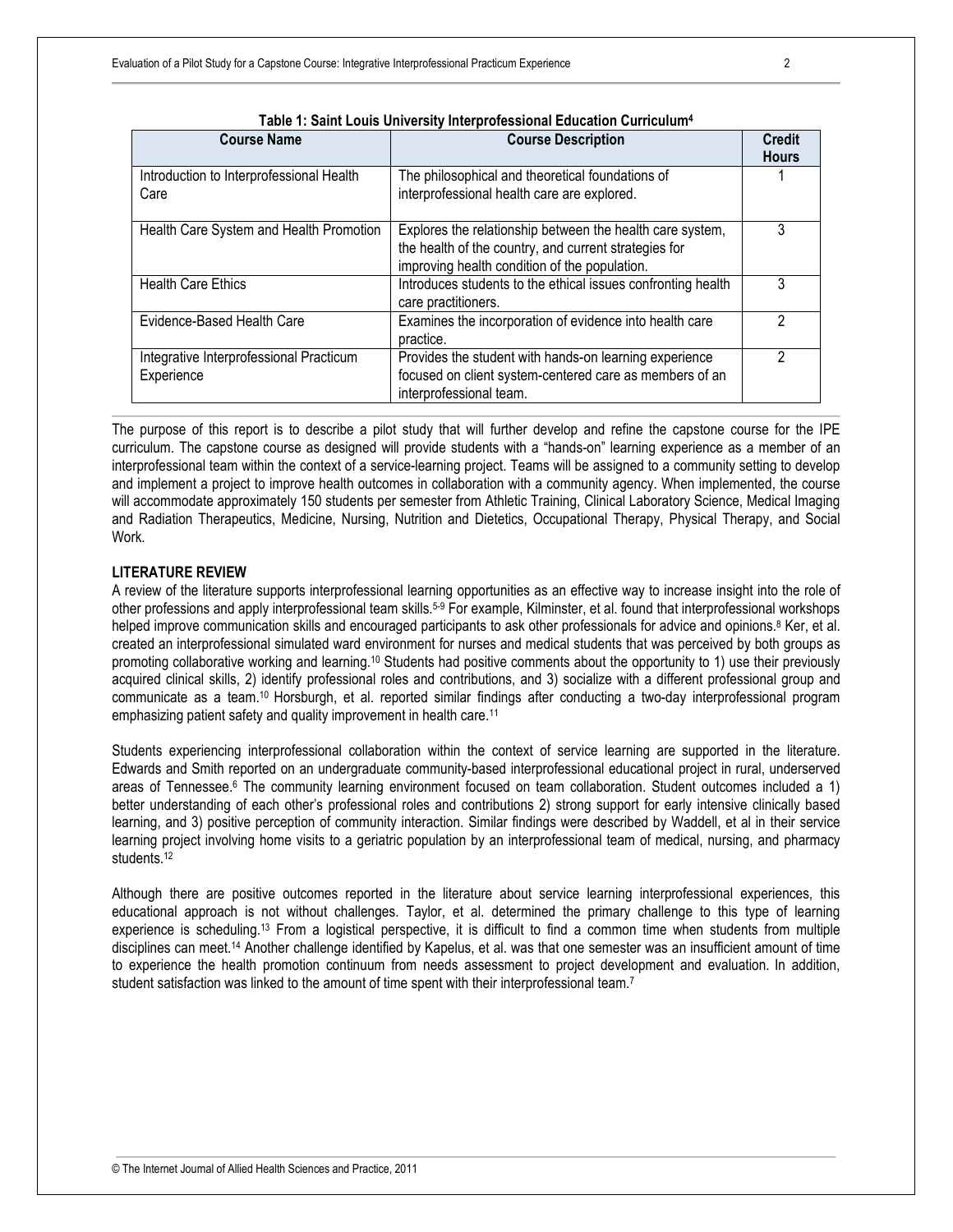## **OBJECTIVES**

The pilot study was designed to determine:

- (1) students' perceptions of the course in enhancing interprofessional collaboration;
- (2) students' perceptions on developing into an effective team;
- (3) students' evaluation of the organization and content of the course;
- (4) faculty's perceptions of the benefits and challenges of the course; and
- (5) faculty's perceptions of the Team Effectiveness Tool (TET) as a viable instrument for assessing interprofessional team development.

## **METHOD**

## **Recruitment**

Saint Louis University Institutional Review Board approval was obtained prior to the implementation of the study. The study population included approximately 400 upper classmen and professional students enrolled in a variety of health science programs in Clinical Laboratory Science, Medical Imaging and Radiation Therapeutics, Nursing, Nutrition and Dietetics, Occupational Therapy, and Physical Therapy. Athletic Training students were not recruited for this study as the program was in its formative stages. Students who were on academic probation or had a cumulative GPA of less than a 3.0/4.0 were excluded. No students were excluded based on gender or racial/ethnic group. Faculty of the respective academic units notified potential participants about the study and instructed them to contact the investigators for further information. Investigators provided interested students with a Recruitment Statement for Research Participation. This statement included the participants' responsibilities and emphasized that they could choose not to participate or withdraw from the study at any time without repercussions. No monetary incentive was provided; however, the VOICES grant allowed for refreshments.

## **Sample**

Fifteen students contacted the investigators for further information; 11 volunteered to participate. Of the 11 students, four were from Nursing, three were from Occupational Therapy, and four were from Physical Therapy. Ten of the 11 students were female, and the mean grade point average of the 11 students was 3.68 (4.0 scale). Seven students were seniors in Bachelor of Science programs, three were professional year students in a Master's of Physical Therapy program, and one student was a junior in a Master's of Physical Therapy program. Students in the study had not participated in the foundational IPE courses outlined in Table 1. Since the IPE curriculum was being phased into the various health science curriculums, these students had not participated in the foundational courses outlined in Table 1.

#### **Procedure**

Students were expected to 1) complete the three-hour St. Louis Catholic Archdiocese sexual abuse prevention program, "Protecting God's Children", as required by the community site; 2) participate in four, two-hour class sessions, one of which emphasized team building and conflict resolution; 3) develop an interprofessional team project; 4) complete an interim and final reflection to capture perceptions of the course enhancing interprofessional collaboration; 5) complete a pre- and post survey on team effectiveness using the TET; and 6) complete a course evaluation at the end of the semester. Approximately 12 hours were allocated for student participation during the academic semester excluding times that the students met outside of scheduled class to collaborate and implement their team project.

#### **Team Project**

The community site for the team project was a low-income, urban residence for 19 families. This site was chosen by the faculty because of its established relationship with the University, close proximity for student access, and obvious health care needs of the residents as identified by the site coordinator. At the beginning of the pilot study, students were divided into two teams with each of the disciplines represented. Students used health assessment data collected by research assistants during the previous semester from ten of the 19 families to identify health care priorities. Assessment data were generated from guided interviews with the head-of-households, all of whom were women. Team #1 created a resource manual titled, "Your Guide to Health" (Table 2). Included in the manual was a section for the resident to update health history, guidelines to assist the resident in navigating the health care system, and additional healthcare information. Team #2, in collaboration with the community site director, developed a health promotion/illness prevention *Health Fair* that focused on stress management, diabetes, self-breast examinations, and hypertension. Following a class in which each team presented their individual projects, it was decided by the teams to combine their efforts for increased efficiency and effectiveness. As a result, time was built into the agenda for the *Health Fair* to present the resource manual, discuss its use, and answer questions. The students developed a simple, knowledge-based quiz given at the end of the *Health Fair* to reinforce the content and provide an avenue for clarification.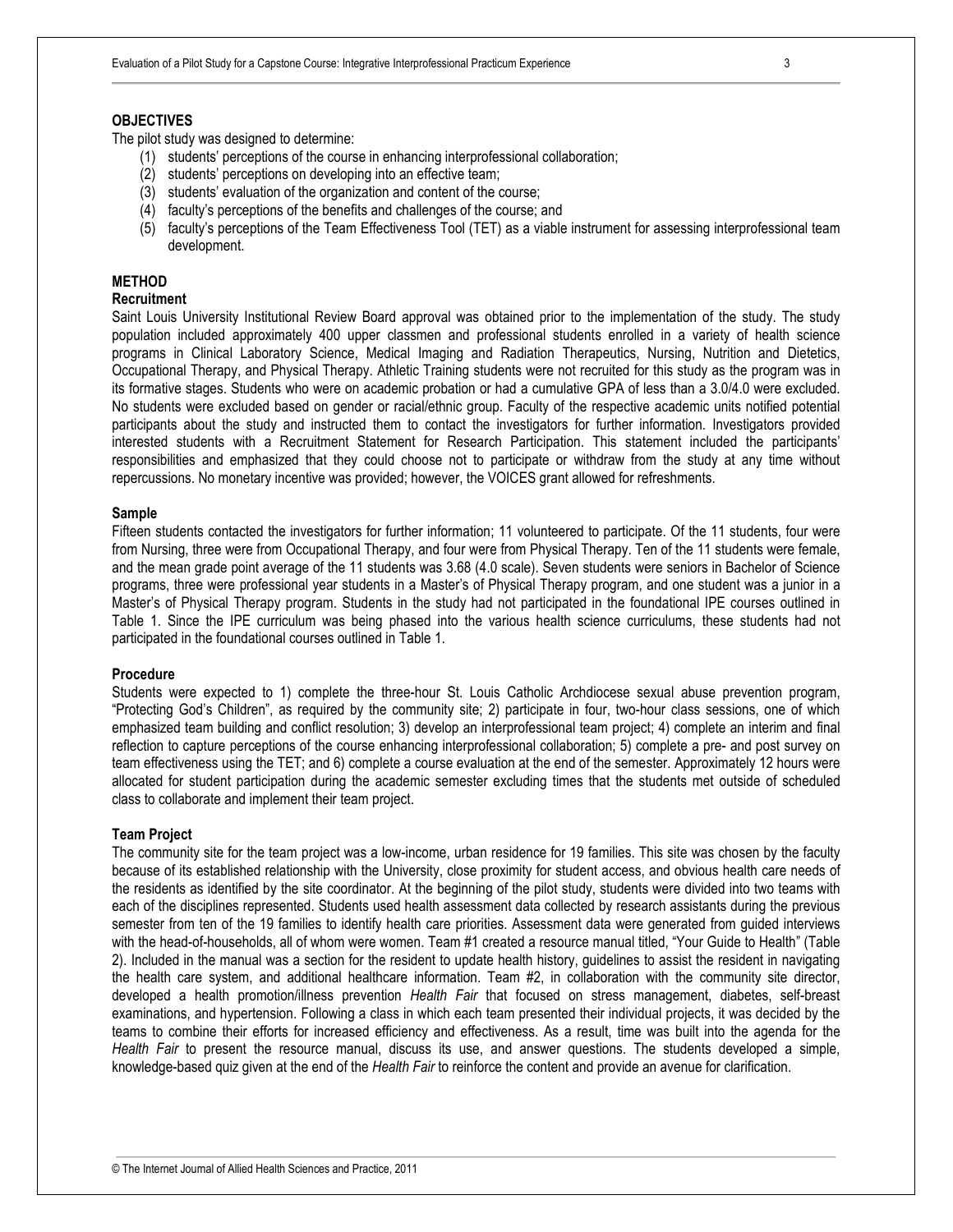| Taple 2. Your Guide to Health   |                                                                                                 |  |  |  |  |  |
|---------------------------------|-------------------------------------------------------------------------------------------------|--|--|--|--|--|
| <b>Title of Chapter</b>         | <b>Contents</b>                                                                                 |  |  |  |  |  |
| Your Health History             | Contained a form to document health history information to present to Health Care Provider      |  |  |  |  |  |
|                                 | (HCP).                                                                                          |  |  |  |  |  |
| Your Medications                | Concise list of medications/dose/frequency for presentation to HCP. It also included the        |  |  |  |  |  |
|                                 | "why" for taking each medication.                                                               |  |  |  |  |  |
| <b>Your Vaccination Record</b>  | History of vaccinations.                                                                        |  |  |  |  |  |
| Keep track of your visits       | Date/name and reason for visit/specialty/treatments performed.                                  |  |  |  |  |  |
| Planning your Doctor's visits   | Step by step list of items to assist in the preparation of the visit to the HCP (i.e. health    |  |  |  |  |  |
|                                 | history, medication list, and reason for appointment).                                          |  |  |  |  |  |
| Talking with your Doctor        | Tips on communicating with the HCP.                                                             |  |  |  |  |  |
| Which specialist should you see | Names specialists and describes role in laymen terms. For example, dermatologist is a           |  |  |  |  |  |
|                                 | "skin" doctor.                                                                                  |  |  |  |  |  |
| Build your question list        | Checklist for follow up questions if given a diagnosis; recommended for surgery; scheduled      |  |  |  |  |  |
|                                 | for medical tests; or given a prescription.                                                     |  |  |  |  |  |
| When to go to the Emergency     | Lists 10 symptoms that may require a visit to the Emergency Room such as inability to           |  |  |  |  |  |
| Room                            | speak or vomiting blood.                                                                        |  |  |  |  |  |
| Exercising your body            | Describes benefits of physical activity, how to begin an exercise program, describes a 10-      |  |  |  |  |  |
|                                 | week walking schedule, and safety issues.                                                       |  |  |  |  |  |
| Managing your stress            | Describes 10 positive health habits to deal with stress such as daily physical activity, giving |  |  |  |  |  |
|                                 | up unhealthy habits, and getting enough sleep.                                                  |  |  |  |  |  |
| Enjoying your free time         | List of free activities in the surrounding community.                                           |  |  |  |  |  |
| Information on Medicaid         | Medical care services provided in the state.                                                    |  |  |  |  |  |
| What you should know            | Reiterates information presented at the Health Fair.                                            |  |  |  |  |  |
| aboutDiabetes, High Blood       |                                                                                                 |  |  |  |  |  |
| Pressure, Diabetes              |                                                                                                 |  |  |  |  |  |
| Your children's health          | Fun and healthy snacks for children.                                                            |  |  |  |  |  |
| Your medical dictionary         | Definition of common medical terms.                                                             |  |  |  |  |  |

**Table 2. Your Guide to Health** 

Three weeks into project planning the director of the community site informed the students that the majority of women would not be able to attend the *Health Fair* due to a lack of child care. Subsequently, the students developed several children's programs to run concurrently with the *Health Fair*. Children's topics included preparing healthy snacks, proper hand washing, dental hygiene, and fun fitness exercises.

Overall, the *Health Fair* was successful. All adult residents (N = 13) gained health promotion knowledge based on the results of a student-developed quiz given post *Health Fair* (9 scored 100%; 4 scored 80%). All of the children (N = 20) were instructed in proper hand washing, dental hygiene, fun fitness exercises, and healthy snack preparation. Adult residents rated students' performance and usefulness of the information as extremely positive. Residents' suggestions for improvement were: 1) create a "purse-size manual" to keep track of health history; 2) include information on natural remedies, weight control, and glucose monitoring; and 3) plan future *Health Fair* events.

## **DESCRIPTION OF PILOT STUDY'S EVALUATIVE PROCESS AND INSTRUMENTS**

The evaluative process of the study included 1) interim and final collection of student perceptions of the effectiveness of the course in preparing them for interprofessional collaboration, 2) administration of the TET twice during the semester to determine if the students perceived themselves as developing into an effective team, 3) completion of course evaluations by the students that assessed the course's organization, content, and the progression toward educational goals, 4) compilation of faculty's perceptions of the benefits and challenges of the course following a course debriefing, and 5) determination by faculty of the usability of the TET in the future. All student data were completed anonymously. Reflections, pre- and post TET questionnaires, and course evaluations were collected by a student and delivered to a designated transcriptionist. The transcriptionist compiled the objective data and transcribed the students' comments. The faculty did not have access to the original data.

The tools utilized to gather data were 1) faculty generated list of three questions to gather students' perceptions of the effectiveness of the course in preparing them for interprofessional collaboration (Table 3), 2) modified course evaluation document (Table 4), and 3) TET as adapted by Primary Health Services Branch Saskatchewan Health. The TET was developed based on the ideas of the Team Building Source Book and The Team Building Character Inventory developed by David W.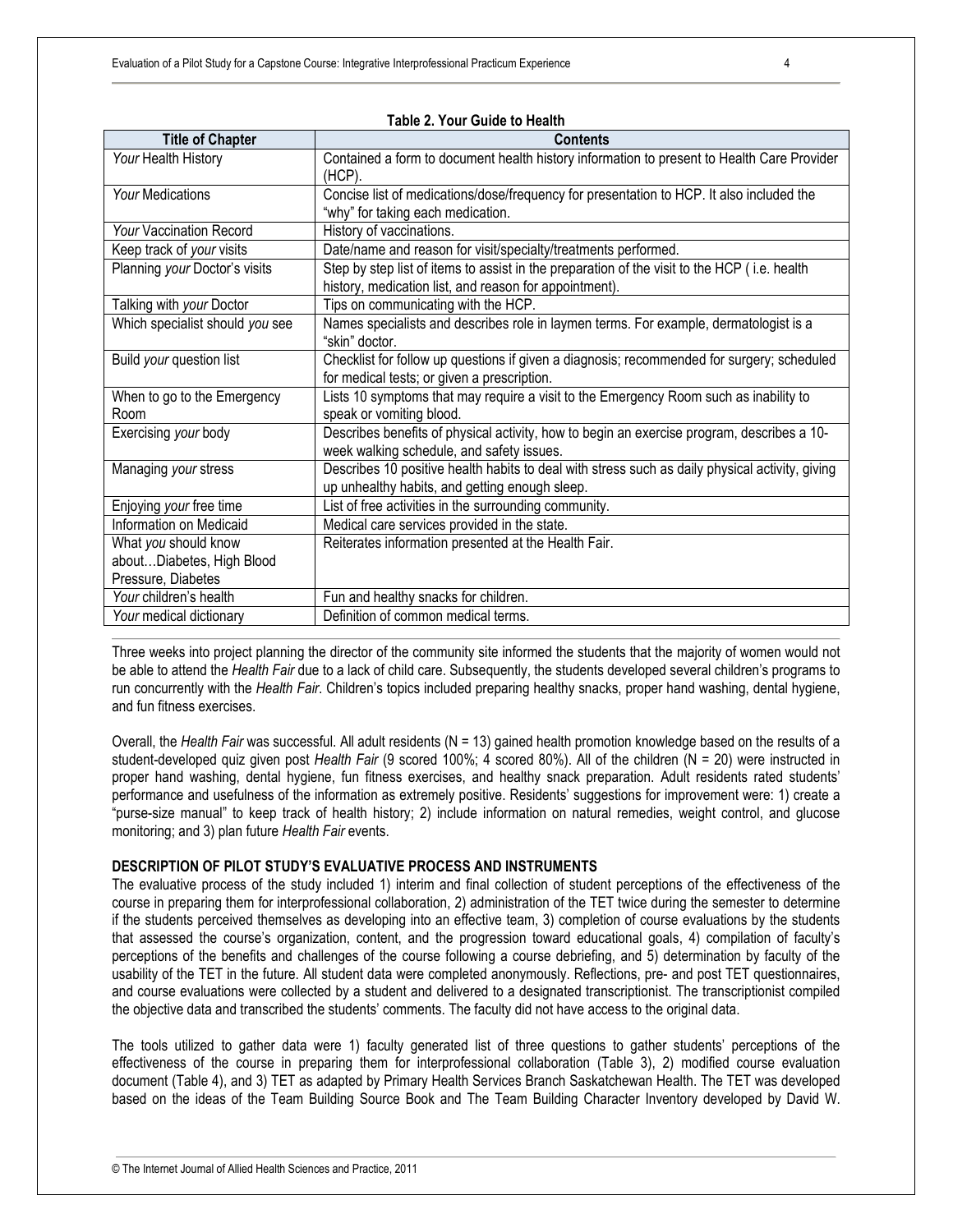Jamieson.15 The TET consists of 29 items divided into four domains: 1) team purpose and vision, 2) roles, 3) team communication, and 4) team support. The items are ranked using a 4-point Likert scale (strongly disagree/disagree/agree/strongly agree). After an extensive literature review and contact with the Primary Health Services Branch Saskatchewan Health, it was determined that the reliability and validity of the TET had not been established. The authors determined content validity by comparing the domains of the TET to the Primary Teamwork Competencies as identified in the Agency for Healthcare Research and Quality report on medical teamwork and patient safety.16 In the judgment of the faculty, the TET gave logical evidence of measuring the skill of teamwork. In addition, the pilot study provided an avenue to determine the usability of the TET in regards to administration time and ease of scoring.

## **Table 3. Questions Used to Gather Students' Perceptions of the Course in Enhancing Interprofessional Collaboration**

- 1) What was the most rewarding aspect of this team experience?<br>2) What was the least rewarding aspect of this team experience?
- 2) What was the least rewarding aspect of this team experience?
- 3) Do you have any recommendations for enhancing this Interprofessional team experience?

## **Table 4: Modified Course Evaluation Tool**

Rate the following questions, 1-5 as either A=Excellent, B= Good, C=Average, D=Poor, E=Unacceptable

- 1) Overall rating for the organization of the course
- 2) Overall rating for the course content
- 3) Overall rating for the progression in educational goals
- 4) Overall rating of the course

Rate the following questions, A=definitely true, B=More true than false, C=In between, D=more false than true, E=Definitely false

- 5) I usually came prepared for class
- 6) I was adequately prepared for requirements of this course through previous course work
- 7) I can see how the content of this course will be helpful in my future practice.

## **DATA ANALYSIS**

Process for data analysis of students' responses to the three questions on the effectiveness of the course in enhancing interprofessional collaboration was the following: 1) faculty independently performed a content analysis and developed categories reflecting similar students' responses; 2) subsequently, faculty came together to review the categories and reached consensus on emerging themes; 3) faculty created a matrix of agreed upon themes and calculated percentage distributions to determine predominance. The data obtained from the course evaluation tool were analyzed using descriptive statistics. A Wilcoxon test compared the results of the pre- and post TET scores.

## **RESULTS**

Interim and final student perceptions of the course in enhancing interprofessional collaboration were very similar. As a result, the faculty combined the interim and final responses into common themes (Table 5). In addition, interim reflections collected approximately midway through the course were used as a method of formative evaluation to identify any major issues. Although most of the comments were positive, the faculty felt that the issue of time constraints had to be addressed. A revised schedule with input from all the participants helped minimize the time constraint issue.

The most rewarding aspects identified by the students' were 1) experiencing interprofessional teamwork in the "real world", 2) working with and developing an appreciation for other professions' expertise, and 3) seeing a project come to fruition (Table 5). Challenges or least rewarding aspects identified by the students were 1) time constraints for meetings outside of scheduled class due to varied academic and personal obligations, and 2) team conflict. Most frequently cited student recommendations were 1) smaller teams with a greater variety of disciplines represented, 2) smaller projects that span the semester to increase interaction with the residents over time, and 3) more mandatory meetings to facilitate professional and social interaction.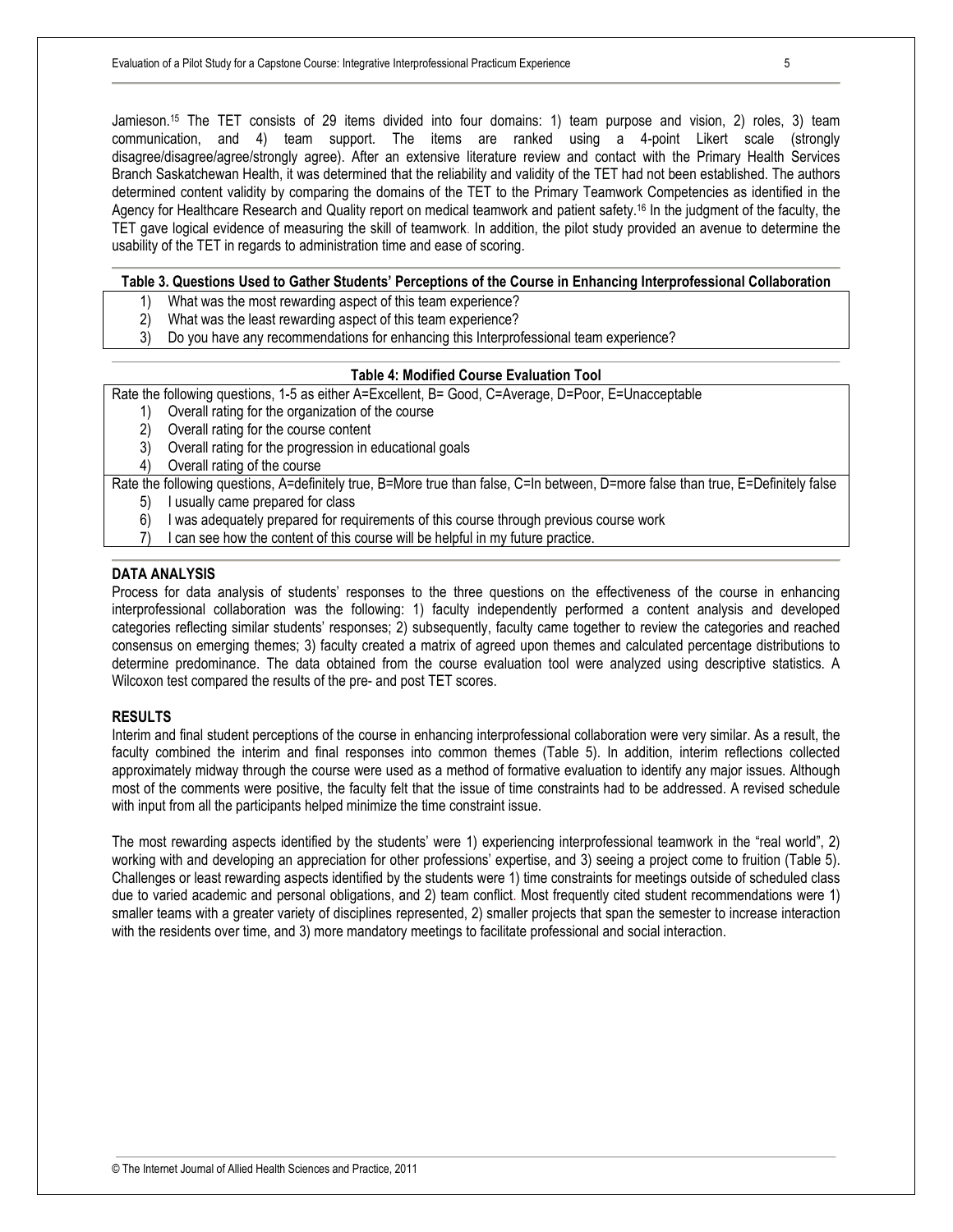| <b>Theme</b>                                                                             | Interim                                                                                                                                                                                                                                                                                                                                        | Final                                                                                                                                                                                                       |  |
|------------------------------------------------------------------------------------------|------------------------------------------------------------------------------------------------------------------------------------------------------------------------------------------------------------------------------------------------------------------------------------------------------------------------------------------------|-------------------------------------------------------------------------------------------------------------------------------------------------------------------------------------------------------------|--|
| 1)<br>Experiencing<br>interprofessional teamwork<br>in the "real world"                  | -"Working with students in other fields to help out a group of<br>people in need is not only personally rewarding but also<br>professionally. I am learning different aspects of what<br>'Teamwork' will be like in the real world."                                                                                                           | -"Meeting students from other disciplines and<br>working with them toward achieving a common<br>goal."<br>-"Seeing the final result of cooperation and hard                                                 |  |
|                                                                                          | -"The most rewarding aspect of this team experience was<br>getting to know the people on my team and working together<br>to provide a service to people in need. This is a great<br>opportunity to use our knowledge to educate people on how to<br>live a healthier lifestyle. The interprofessional group aspect is<br>also very rewarding." | work. The final result was highly satisfying and<br>the people at the community site showed their<br>appreciation."                                                                                         |  |
| Working with and developing<br>2)<br>an appreciation for other<br>professions' expertise | -"It has really given me an opportunity to see what other<br>disciplines do. I feel as though I better understand the goals of<br>other professions and will be able to better communicate with<br>them in a clinical setting."                                                                                                                | -"Working with other professions-gained insight<br>into how they think and their areas of expertise."<br>-"Getting to know members of other professions<br>and getting a better understanding of what other |  |
|                                                                                          | -"Being able to collaborate with a large group of students and<br>organizing this project by ourselves. Working<br>interprofessionally also is letting me see the different<br>viewpoints and areas of expertise of the students from other                                                                                                    | professions do."<br>-"Forming relationships with the other group<br>members and learning to appreciate other                                                                                                |  |
|                                                                                          | professions."                                                                                                                                                                                                                                                                                                                                  | professions we worked with."                                                                                                                                                                                |  |
|                                                                                          | -"It was interesting to work with an interprofessional group to<br>have the knowledge of other health professionals readily<br>available as a resource. I feel that we will be able to have a<br>well-balanced Health Fair as the final product of our work."                                                                                  |                                                                                                                                                                                                             |  |
| 3)<br>Seeing a project come to<br>fruition                                               | -"To learn how to work with other professions and to see that<br>we are helping a community that has great needs (possibility<br>of impacting someone's life)."                                                                                                                                                                                | -"Seeing all of our hard work put to use. It was<br>amazing to see the women and children at the<br>Health Fair benefit from our work."                                                                     |  |
|                                                                                          |                                                                                                                                                                                                                                                                                                                                                | -"Meeting students from other disciplines and<br>working with them toward achieving a common<br>goal."                                                                                                      |  |
|                                                                                          |                                                                                                                                                                                                                                                                                                                                                | -"Seeing the final result of cooperation and hard<br>work. The final result was highly satisfying and<br>the people at the community site showed their<br>appreciation."                                    |  |
| 4)<br>Time constraints                                                                   | 4.1) Student:<br>-"Time consuming. As a student, having to coordinate with<br>other people that are as busy or even busier than I am was a<br>laborious process."                                                                                                                                                                              | 4.1) Student:<br>-"A different schedule for the class- meeting so<br>late was difficult."                                                                                                                   |  |
|                                                                                          |                                                                                                                                                                                                                                                                                                                                                | -"The extra time commitment was stressful at<br>times."                                                                                                                                                     |  |
|                                                                                          | 4.2) Project:<br>-"Seeing how much help the community needs. Obviously, we<br>know this one day Health Fair can't give them everything they                                                                                                                                                                                                    | 4.2) Project:<br>-"Wish we could have done more for the people."                                                                                                                                            |  |
|                                                                                          | need."<br>-"I wish we had more time, money, and resources to share                                                                                                                                                                                                                                                                             | -"Interacting with the people for only 1 day."<br>-"Have more involvement with the community                                                                                                                |  |
|                                                                                          | with the group we are helping."                                                                                                                                                                                                                                                                                                                | earlier in the semester. So much time spent<br>planning and only a few hours implementing."                                                                                                                 |  |
|                                                                                          | -"Spending very little time with the people from the facility<br>before the actual Health Fair."                                                                                                                                                                                                                                               |                                                                                                                                                                                                             |  |
| Team conflict<br>5)                                                                      | -"Difficult to work on one project with 2 groups-but getting<br>better once we've communicated more with the other group."                                                                                                                                                                                                                     | -"Did not feel as though I got to use a lot of my<br>skills."                                                                                                                                               |  |
|                                                                                          | -"It seems that nursing is leading the group and not fully taking<br>advantage of the capabilities of the OT/PT students."                                                                                                                                                                                                                     | -"I did not have a lot of control over the project.<br>The site and other health professionals made a<br>lot of the group's decisions."                                                                     |  |
|                                                                                          | -"Working with people who are friends in their profession. It<br>allows for pairing off and side-conversations. On the other<br>hand, we were able to split up during our booth sessions so<br>we made a bad quality a good one."                                                                                                              | -"The professions "stuck together" in the big and<br>small groups-friends stayed with friends."                                                                                                             |  |

|  |  | Table 5: Themes Generated from Students' Perceptions of the Course in Enhancing Interprofessional Collaboration. |
|--|--|------------------------------------------------------------------------------------------------------------------|
|  |  |                                                                                                                  |

The Wilcoxon test that compared the results of the pre- and post TET scores demonstrated no significant difference  $(Z = -.311, p > .05)$ .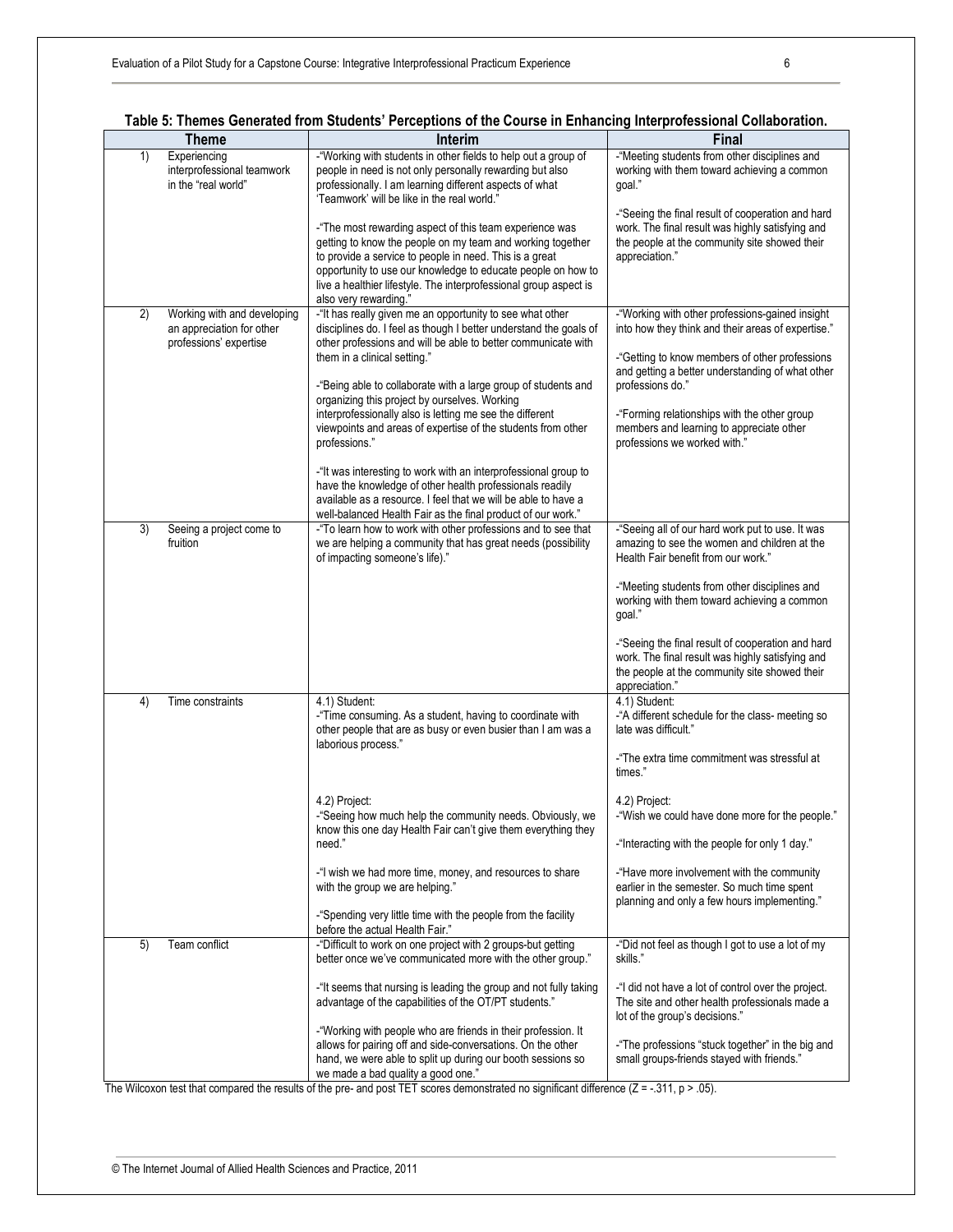The results of the course evaluations were very positive. The overall rating of the course was "excellent" (91%), and "good" (9%). Ninety-one percent rated the organization of the course as "excellent" and 9% rated it as "good." Course content was rated "excellent" (82%), "good" (9%), and "not applicable" (9%). Progression toward educational goals was rated as "excellent" by 91% of the students while 9% rated their progression as "good."

Faculty perceptions of the course were that 1) an interactive discussion on team building and conflict resolution needed to occur earlier in the course, 2) students' ability to meet outside of class times was extremely difficult, 3) a team of 11 students was too large, 4) a well distributed proportion of students from various disciplines would have been desirable for optimal team functioning, and 5) the TET was easy to administer and score.

## **DISCUSSION AND RECOMMENDATIONS**

The purpose of this report is to describe a pilot study that would further develop and refine a capstone course for an IPE curriculum. Students' perceptions were used to determine if the course enhanced interprofessional collaboration and effective team development. Students also evaluated the course's organization and content, and their progression towards educational goals. Faculty perceptions of the benefits and challenges of the course were used as a basis for future course planning. Finally, the TET was evaluated by faculty with respect to its use for assessing interprofessional team development.

One of the most important objectives of this pilot study was to determine the students' perceptions of the course in enhancing interprofessional collaboration. This objective was met by the three open-ended questions presented in Table 3. Students' perceptions of the most rewarding aspects of the team experience supported the concept of a community practicum project as a means of enhancing interprofessional collaboration. This was evident through the positive comments expressed by the students under the following themes: 1) experiencing interprofessional teamwork in the "real world", 2) working with and developing an appreciation for other professions' expertise, and 3) seeing a project come to fruition.

Students' perceptions of the least rewarding aspects of the team experience were time constraints and team conflict. With respect to time constraints, students identified two major concerns: 1) conflicting curriculum schedules preventing them from meeting as often as they would have liked, and 2) limited interaction with the community residents prior to the implementation of the *Health Fair*. The results of this pilot study are congruent with the literature that indicates that scheduling of students is one of the major challenges to an IPE curriculum.13,14 Clinical and classroom obligations in various health care disciplines make scheduling of IPE courses difficult at best. A strategy to address scheduling conflicts is to offer the future IPE capstone course one time per week between 4 and 6 pm. This designated time later in the day will allow individual disciplines to incorporate the capstone course more readily into their curriculum. In addition, a revised course schedule will provide for two introductory classes where all students and faculty participate; remaining class times will be reserved for individual team meetings to develop community projects. Students' perceptions regarding time constraints for interaction with the community also are consistent with the literature.<sup>7</sup> The restructuring of the course to provide for early community contact and weekly opportunities for project development as well as visits to the community site will enhance the team-community relationship. Students' comments on conflict within the team resulted in faculty's recommendation that interactive discussions on strategies to deal with conflict and team building occur within the first two weeks of the course. An additional challenge reported in this study was the students' perceptions of unequal workload distribution. In the future capstone course, the distribution of workload will be addressed by including a personal and team "time log." Grades will be based on overall team performance as assessed by faculty, and individual contributions to team functioning as assessed by peer evaluation. However, the authors recognize that the concept of individual assessment will need further development.

Student recommendations to enhance the interprofessional team experience were relatively consistent. The most frequently cited student recommendations were 1) smaller teams with a greater variety of disciplines represented, 2) smaller projects that span the semester to increase interaction with the residents over time, and, 3) more mandatory meetings to facilitate professional and social interaction.

In retrospect, the three reflective questions posed to the participants dealing with enhancing interprofessional collaboration were not as directed towards the IPE team experience as faculty would have liked. This may have been due to the type of questions asked and the method to obtain the information. The faculty recommends that future reflection be more specific with regards to interprofessional collaboration and more introspective with an emphasis on how the practicum experience will impact the individual's future practice. An alternative approach may be the use of semi-structured interviews or focus groups.

The second objective was to determine the students' perceptions on developing into an effective team as measured by the TET. The lack of change in the pre- and post TET test scores may have been due to the short interval between the pre- and post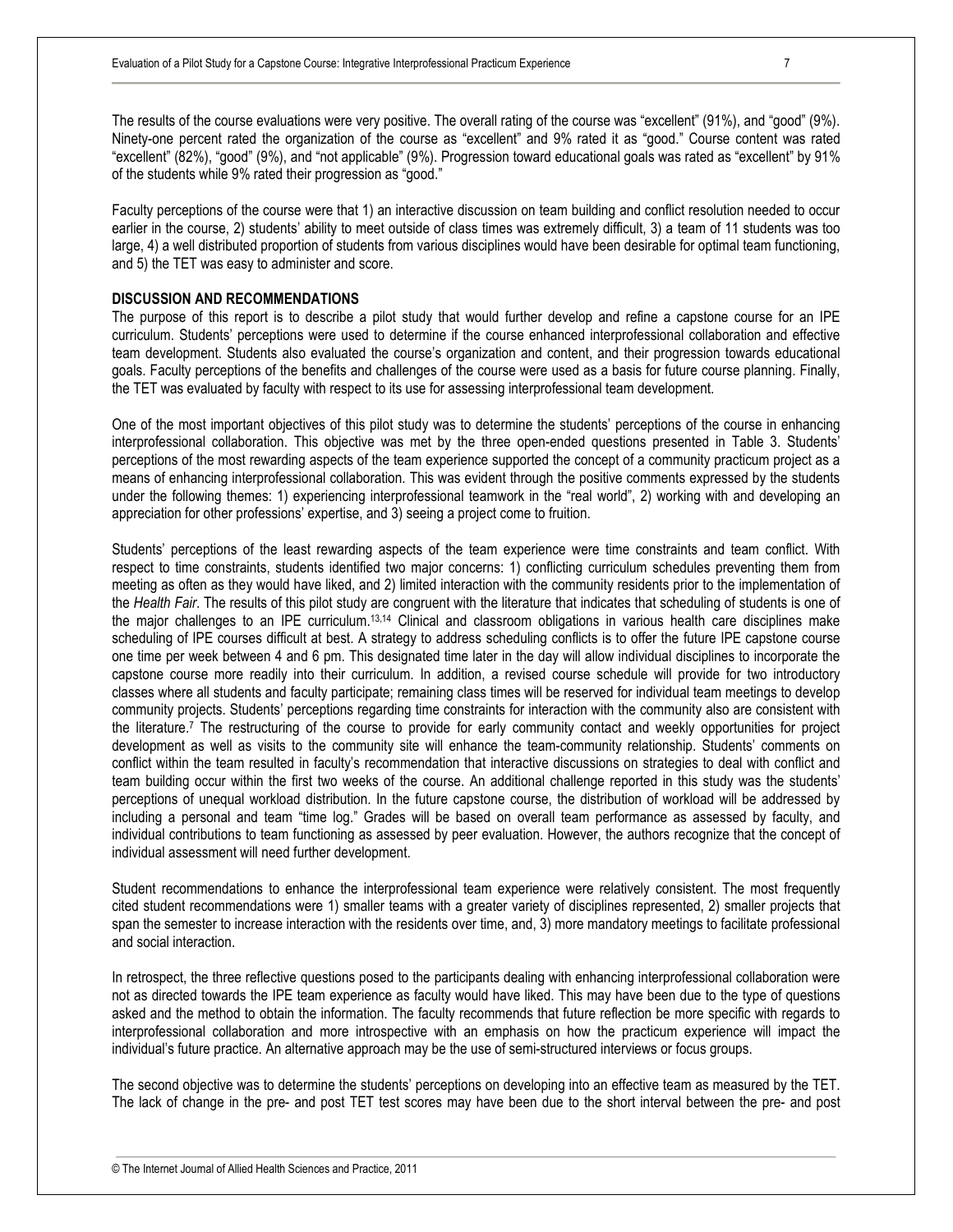administration and the small sample size. If the TET is used in the future IPE capstone course, the authors recommend an increased interval between administrations.

The third objective was to ascertain the students' evaluations of the course organization and content. A majority of the students rated the course content and organization as "good to excellent." The progression towards educational goals and the course overall was rated by 100% of the students as "good to excellent." Based on these results the faculty felt that the basic structure of the course's organization and content was acceptable.

The fourth objective was to determine the faculty's perceptions of the benefits and challenges of the course. Faculty and student perceptions of scheduling and team conflict mirrored each other. In addition, the melding of the original two teams into one was overwhelming. It is the faculty's recommendations that each team be limited to 5 to 6 students to provide a realistic opportunity for team interaction. In addition, distribution of students from different disciplines to form an interprofessional team will be conducted in a systemic format with a minimum of two to three disciplines represented per team. The authors suggest one method to enhance additional professional diversity within each team is to assign a faculty of a discipline not represented by the students. For example, a nursing faculty would be assigned to a team composed of students representing physical therapy, dietetics, and occupational therapy. The faculty person would enhance the IPE experience by providing another discipline's perspective.

Our final objective was to determine the faculty's perception of the TET as a viable instrument for assessing interprofessional team development. The faculty felt the TET was simple to administer and score, and the instrument appeared to give information on team effectiveness. However, the construct and predictive validity and reliability of the TET need to be established prior to its use in the capstone course in the IPE curriculum.

While not planned as part of the original pilot study, another educational opportunity presented itself that enhanced both the students' overall learning experience and professional growth. The students developed and presented a poster describing their *Health Fair* project at the Saint Louis University's Senior Legacy Symposium and the Missouri Physical Therapy Association Conference. The faculty recommends that in the future IPE capstone course, all teams present their projects at an event for all university faculty, students, and community partners.

## **CONCLUSION**

The Interprofessional Curriculum at Saint Louis University is designed to facilitate students' understanding and respect for the roles and unique contributions of the various health professions and provide the opportunity to practice skills required for collaborative client-centered teamwork. The objectives for this pilot study in developing and refining an IPE capstone course were met. While several challenges were identified, there also were positive outcomes. Students' perceptions of the course in enhancing interprofessional collaboration and developing into an effective team were overwhelmingly positive. Students' evaluations of course organization and content as well as progression towards educational goals were more than acceptable. Faculty's perceptions of the major challenges to an IPE practicum, namely scheduling, smaller teams, team conflict, and increased professional diversity within each team, coincided with that of the students. Measures to address these challenges as well as student and faculty recommendations are being used to restructure the course. In addition, the TET appears to have face and content validity and is easy to administer and score, but it remains problematic due to the lack of construct and predictive validity and reliability in measuring team effectiveness.

The lessons learned from this pilot study are assisting in the ongoing development of the capstone course, Integrative Interprofessional Practicum Experience. Most importantly, this study is instrumental in designing an interprofessional practicum experience that will contribute to the preparation of students for collaborative practice.

#### **ACKNOWLEDGMENTS**

Funding Source: VOICES Project Faculty Sustainability Grant, Lily Endowment, Saint Louis University.

## **REFERENCES**

- 1. Institute of Medicine. *Crossing the Quality Chasm: A New Health System for the 21st Century.* Washington, DC: National Academy Press; 2001.
- 2. Institute of Medicine. *Health Professions Education: A Bridge to Quality.* Washington, DC: National Academy Press; 2003.
- 3. O'Neil EH. *Recreating Health Practice for a New Century.* San Francisco, CA: Pew Health Professions Commission; 1998.
- 4. Ruebling I, Carlson J, Cuvar K, Donnelly J, Smith J, Westhus N, Wunderlich R. In: *Leadership in Interprofessional Health Education and Practice*. Sudbury, MA: Jones and Bartlett; 2009:311-29.